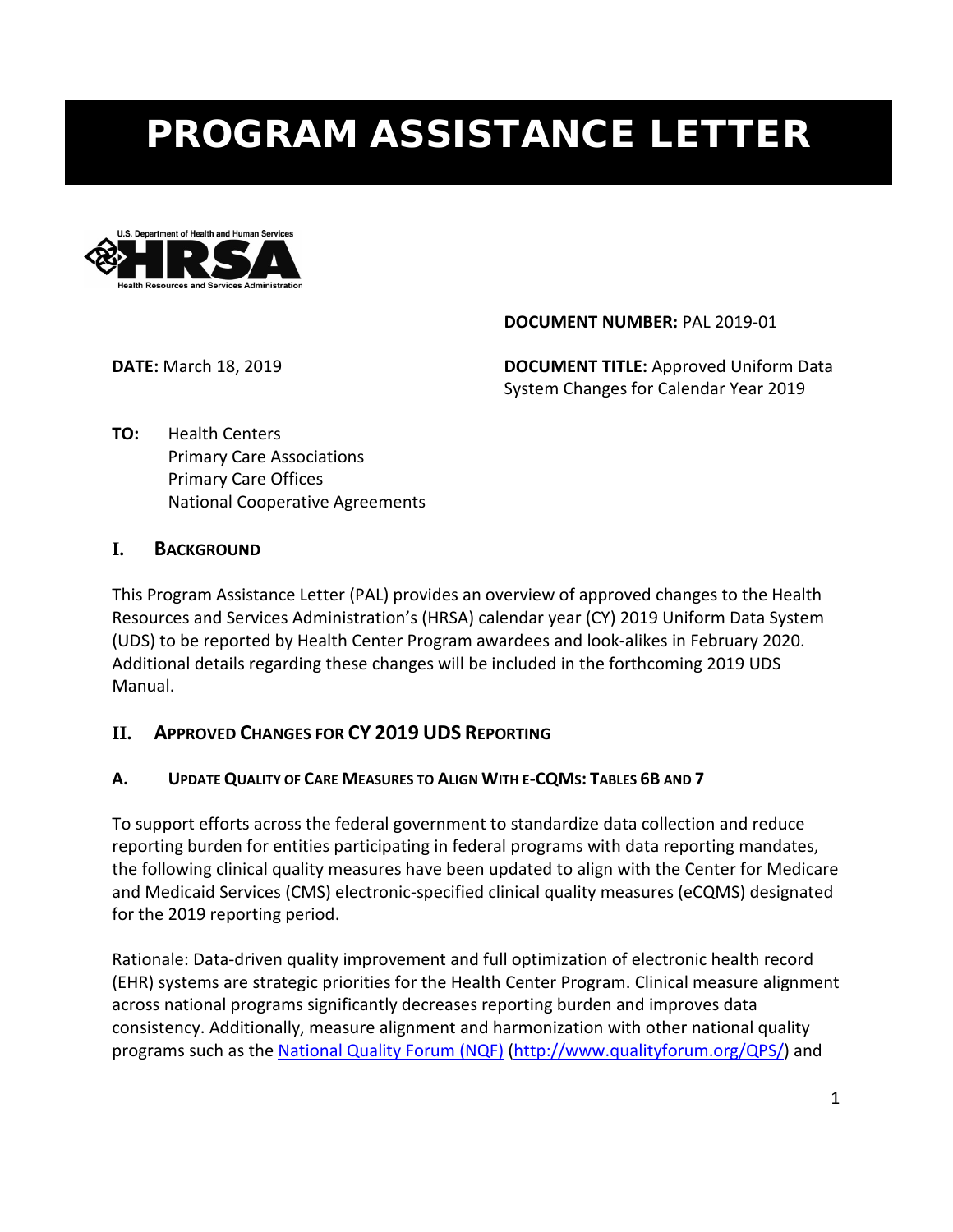the [CMS](http://www.cms.gov/Regulations-and-Guidance/Legislation/EHRIncentivePrograms/index.html?redirect=/ehrincentiveprograms) Quality Payment Program (QPP) [\(https://qpp.cms.gov/measures/quality\)](https://qpp.cms.gov/measures/quality), remains a federal priority.

- **1.** Childhood Immunization Status has been revised to align with [CMS117v7.](https://ecqi.healthit.gov/ecqm/measures/cms117v7)
- **2.** Cervical Cancer Screening has been revised to align with [CMS124v7.](https://ecqi.healthit.gov/ecqm/measures/cms124v7)
- **3.** Tobacco Use Screening and Cessation Intervention has been revised to align with [CMS138v7.](https://ecqi.healthit.gov/ecqm/measures/cms138v7)
- **4.** Use of Appropriate Medications for Asthma has been revised to align with [CMS126v5.](https://ecqi.healthit.gov/ecqm/measures/cms126v5)
- **5.** Screening for Depression and Follow-Up Plan has been revised to align with [CMS2v8.](https://ecqi.healthit.gov/ecqm/measures/cms002v8)
- **6.** Controlling High Blood Pressure has been revised to align with [CMS165v7.](https://ecqi.healthit.gov/ecqm/measures/cms165v7)
- **7.** Diabetes: Hemoglobin A1c Poor Control has been revised to align with [CMS122v7.](https://ecqi.healthit.gov/ecqm/measures/cms122v7)
- **8.** Weight Assessment and Counseling for Nutrition and Physical Activity for Children and Adolescents has been revised to align wit[h CMS155v7.](https://ecqi.healthit.gov/ecqm/measures/cms155v7)
- **9.** Body Mass Index (BMI) Screening and Follow-Up Plan has been revised to align with [CMS69v7.](https://ecqi.healthit.gov/ecqm/measures/cms069v7)
- **10.** Ischemic Vascular Disease (IVD): Use of Aspirin or Another Antiplatelet has been revised to align with [CMS164v7.](https://ecqi.healthit.gov/ecqm/measures/cms164v7)
- **11.** Colorectal Cancer Screening has been revised to align with [CMS130v7.](https://ecqi.healthit.gov/ecqm/measures/cms130v7)
- **12.** Dental Sealants for Children Between 6 9 Years has been revised to align with [CMS277.](https://ushik.ahrq.gov/QualityMeasuresListing?draft=true&system=dcqm&sortField=570&sortDirection=ascending&enableAsynchronousLoading=true)

## **B. ADDITION OF MENTAL HEALTH AND SUBSTANCE USE DISORDER TABLES BY PROVIDER**

Substance use disorder and mental health providers have been separated by specialty (e.g., physicians, psychiatric nurses, mental health nurses, and other individuals providing mental health or substance use disorder services) at the bottom of Table 5 to better account for the types of providers who deliver these services.

Rationale: Historically primary care providers could not report their delivery of mental health or substance use disorder services within UDS reports due to full-time equivalent (FTE) operational definitions. This underrepresents the breadth of behavioral health services being provided in health centers. Delineating the range of health care providers addressing mental health and substance use disorders will better assess and reflect the comprehensive, integrated model of care provided in health centers.

## **C. ADDITION OF COLUMN IN TABLE 5: STAFFING AND UTILIZATION TO CAPTURE VIRTUAL VISITS**

The addition of a column to capture telemedicine/virtual visits has been incorporated in Table 5 to better quantify the use of telemedicine/virtual visits among health centers.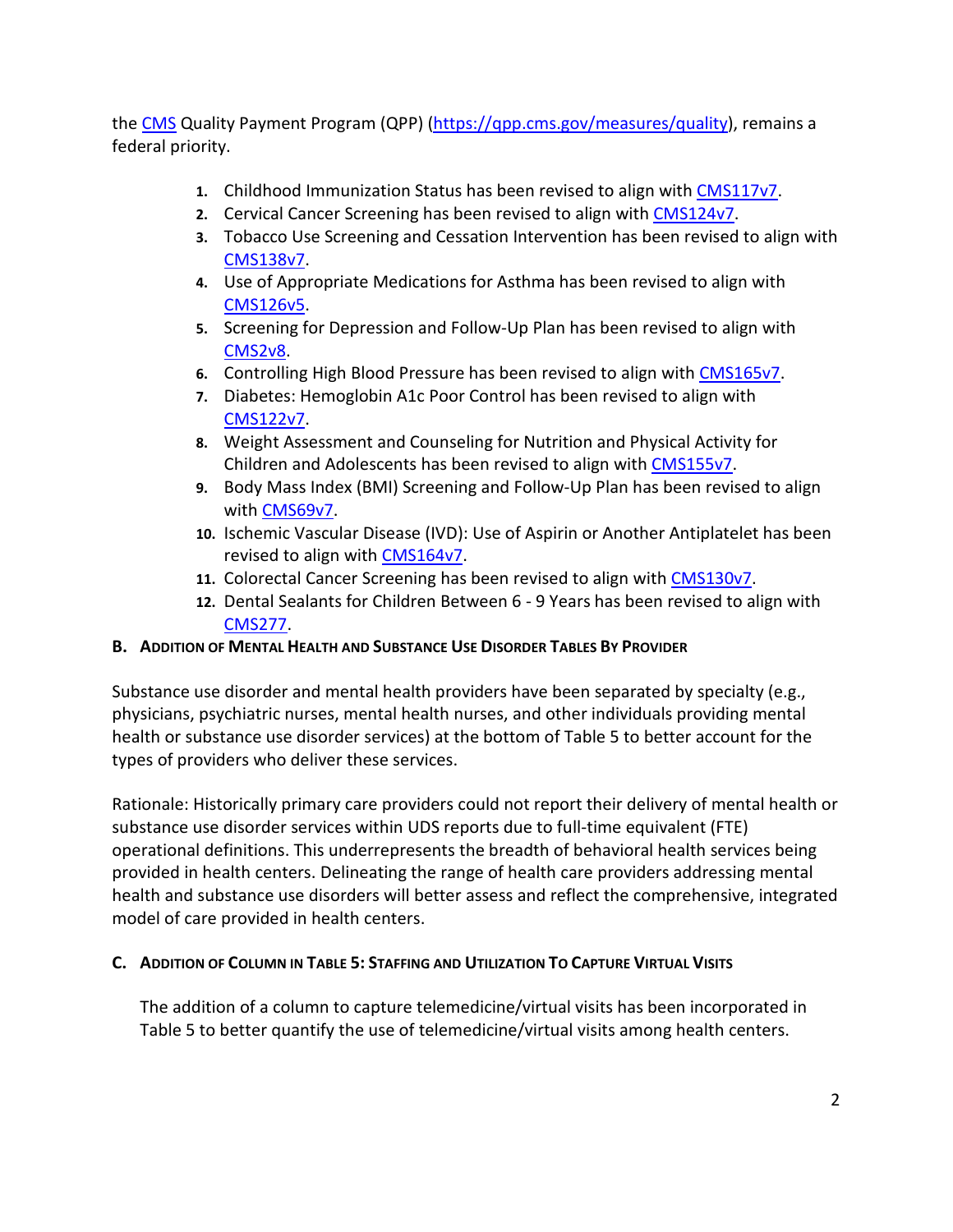Rationale: This supports HRSA's efforts to enhance technical and policy guidance to support health center use of telemedicine. Furthermore, in response to the growing use of telemedicine, health centers have expressed a desire to report this data to better represent the diverse models of care delivery. The Health Center program has an interest in capturing how the changing healthcare landscape increases access and quality of care.

## **D. REMOVAL OF TABLE 5A: TENURE FOR HEALTH CENTER STAFF**

Table 5A: The removal of Tenure for Health Center Staff from the UDS to reduce reporting burden.

Rationale**:** Table 5A: Tenure for Health Center Staff was created to capture information on employment among health center providers and key management staff to better understand workforce needs. Based on stakeholder feedback, this table is not utilized extensively by health centers and this data can be acquired from the National Center for Health Workforce Analysis and other institutions. Retiring this table from the UDS aligns with efforts to streamline and decrease UDS reporting burden for the health centers.

## **E. REPLACEMENT OF CORONARY ARTERY DISEASE MEASURE WITH CMS347V2 STATIN THERAPY FOR THE PREVENTION AND TREATMENT OF CARDIOVASCULAR DISEASE**

The UDS' non e-specified Coronary Artery Disease measure will be replaced with the especified "Statin Therapy for the Prevention and Treatment of Cardiovascular Disease" measure to align with CMS and the Centers for Disease Control and Prevention's (CDC) Million Hearts<sup>®</sup> ABCS measures and better address the needs of at-risk patients.

Rationale: The current UDS Coronary Artery Disease measure is not aligned with the CMS eCQM and does not comprehensively consider at-risk populations. CMS eCQM alignment reinforces HRSA's efforts to increase data standardization across national programs, improve data integrity, and reduce reporting burden of entities participating in federal programs.

## **F. REVISION OF APPENDIX D: HEALTH CENTER ELECTRONIC HEALTH RECORD (EHR) CAPABILITIES AND QUALITY RECOGNITION**

Health information technology (health IT) questions will be streamlined, clarified, and revised to focus on interoperability and patient access to health information. Additional questions have been incorporated into Appendix D that relate to the use of health IT for evaluation and research purposes beyond direct patient care and the collection of patientlevel social risk factor information.

Rationale: The UDS requires health centers to report on how they are utilizing health IT including EHR use and interoperability. Questions 4 and 5 were rephrased into more distinct categories and Questions 1b-e, 6, 8, and 9 were retired to streamline information and reduce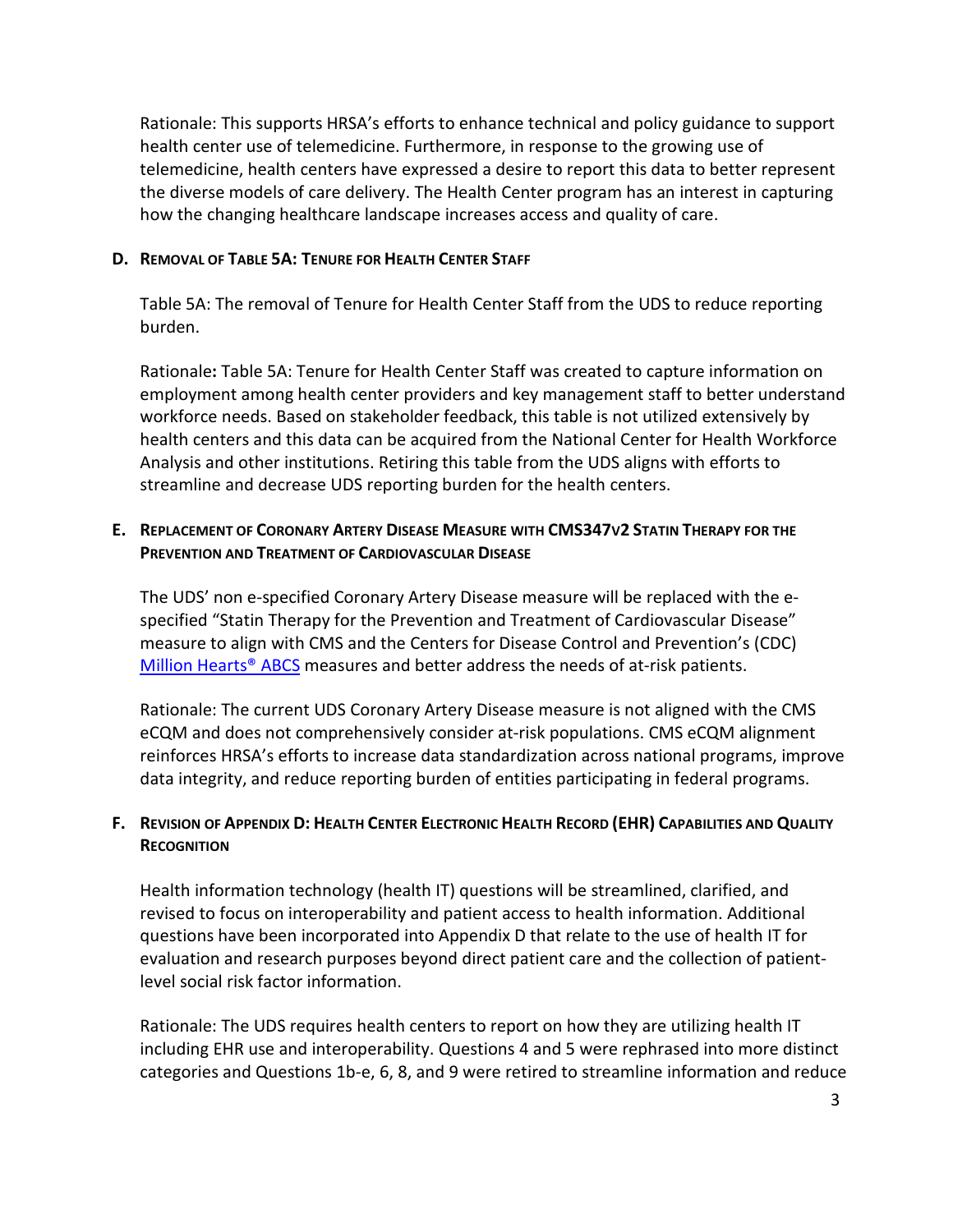reporting burden. Questions were introduced about how health IT and EHR data are used beyond direct patient care and what social risk factor information is being collected.

## **G. ADDITION OF APPENDIX F: WORKFORCE**

A new Appendix F entitled Workforce has been added to the UDS to collect information on health center involvement in health professional training, and provider and staff satisfaction surveys.

Rationale: The information related to workforce training at health centers would contribute to our ongoing assessment of and efforts to address workforce challenges faced by health centers. Questions around provider and staff satisfaction will be included to describe health center efforts in the area given the implications on retention and quality of care.

## **III. CONTACTS**

For questions or comments regarding the approved changes to the CY 2019 UDS contact the Office of Quality Improvement at [OQIComments@hrsa.gov](mailto:OQIComments@hrsa.gov) or 301-594-0818.

> Sincerely, /S/

> > Jim Macrae Associate Administrator

Attachments: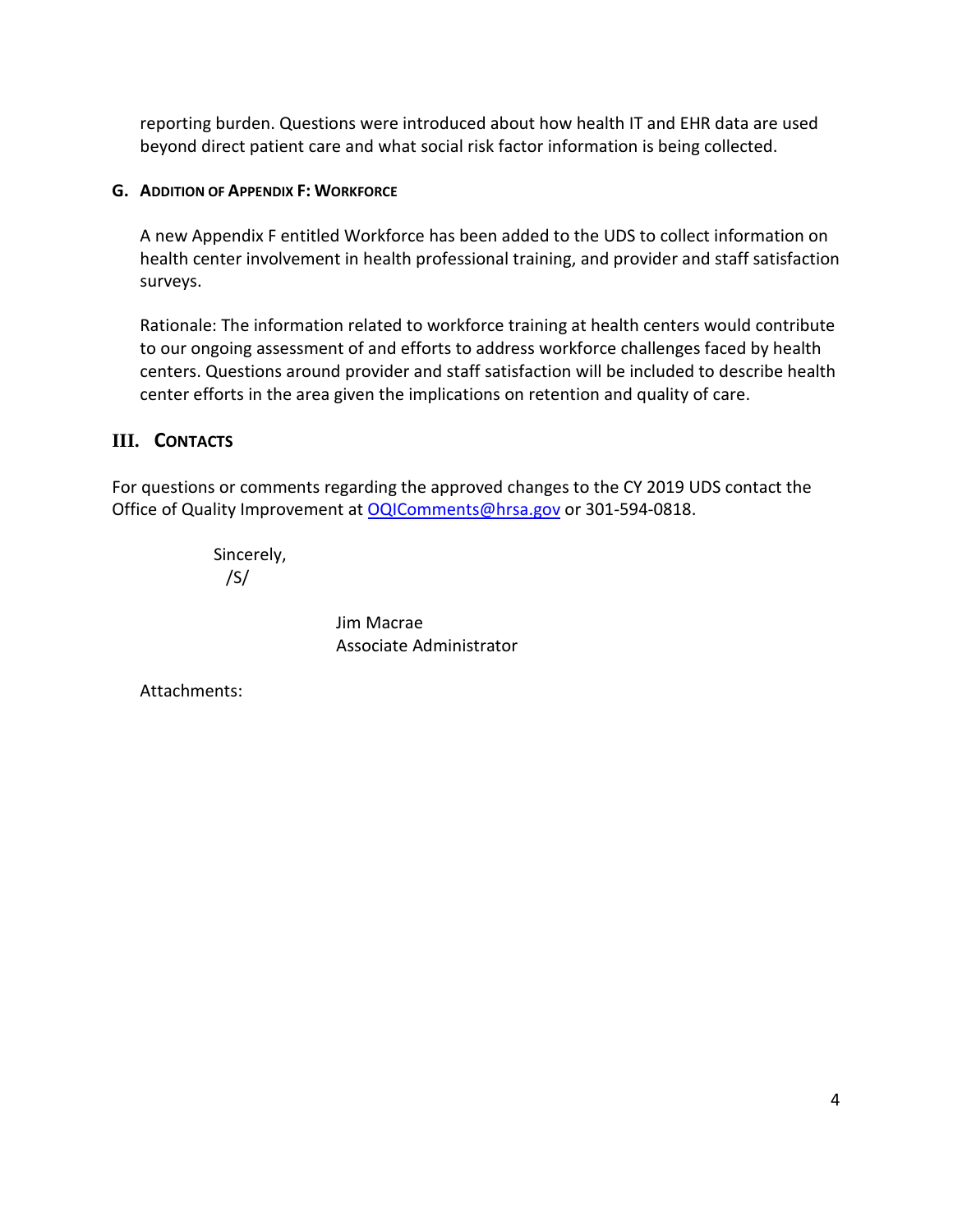# Approved Changes to UDS Tables 5, 5A, 6B, 7, Appendices D and F **Table 5: Staffing and Utilization**

Reporting Period: January 1, 2019 through December 31, 2019

| Line            | <b>Personnel by Major Service Category</b>   | FTEs(a) | Clinic Visits (b) Virtual Visits (b2) | Patients (c) |
|-----------------|----------------------------------------------|---------|---------------------------------------|--------------|
| 1               | <b>Family Physicians</b>                     |         |                                       |              |
| $\overline{2}$  | <b>General Practitioners</b>                 |         |                                       |              |
| 3               | Internists                                   |         |                                       |              |
| 4               | Obstetrician/Gynecologists                   |         |                                       |              |
| 5               | Pediatricians                                |         |                                       |              |
| 7               | <b>Other Specialty Physicians</b>            |         |                                       |              |
| 8               | Total Physicians (Lines 1-7)                 |         |                                       |              |
| <u>9a</u>       | Nurse Practitioners                          |         |                                       |              |
| 9b              | <b>Physician Assistants</b>                  |         |                                       |              |
| 10              | <b>Certified Nurse Midwives</b>              |         |                                       |              |
| 10a             | Total NPs, PAs, and CNMs (Lines 9a-10)       |         |                                       |              |
| 11              | <b>Nurses</b>                                |         |                                       |              |
| 12              | <b>Other Medical Personnel</b>               |         |                                       |              |
| 13              | <b>Laboratory Personnel</b>                  |         |                                       |              |
| 14              | X-ray Personnel                              |         |                                       |              |
| 15              | Total Medical (Lines 8 + 10a through 14)     |         |                                       |              |
| 16              | Dentists                                     |         |                                       |              |
| 17              | Dental Hygienists                            |         |                                       |              |
| 17a             | <b>Dental Therapists</b>                     |         |                                       |              |
| 18              | <b>Other Dental Personnel</b>                |         |                                       |              |
| 19              | Total Dental Services (Lines 16-18)          |         |                                       |              |
| 20a             | Psychiatrists                                |         |                                       |              |
| 20a1            | Licensed Clinical Psychologists              |         |                                       |              |
| 20a2            | <b>Licensed Clinical Social Workers</b>      |         |                                       |              |
| 20 <sub>b</sub> | Other Licensed Mental Health Providers       |         |                                       |              |
| 20c             | <b>Other Mental Health Staff</b>             |         |                                       |              |
| 20              | <b>Total Mental Health (Lines 20a-c)</b>     |         |                                       |              |
| 21              | <b>Total Substance Use Disorder Services</b> |         |                                       |              |
| 22              | <b>Other Professional Services (specify)</b> |         |                                       |              |
| 22a             | <b>Ophthalmologists</b>                      |         |                                       |              |
| 22 <sub>b</sub> | Optometrists                                 |         |                                       |              |
| 22c             | <b>Other Vision Care Staff</b>               |         |                                       |              |
| 22d             | Total Vision Services (Lines 22a-c)          |         |                                       |              |
| 23              | <b>Pharmacy Personnel</b>                    |         |                                       |              |
| 24              | <b>Case Managers</b>                         |         |                                       |              |
| 25              | Patient/Community Education Specialists      |         |                                       |              |
| 26              | <b>Outreach Workers</b>                      |         |                                       |              |
| 27              | <b>Transportation Staff</b>                  |         |                                       |              |
| 27a             | <b>Eligibility Assistance Workers</b>        |         |                                       |              |
| 27 <sub>b</sub> | <b>Interpretation Staff</b>                  |         |                                       |              |
| 27c             | <b>Community Health Workers</b>              |         |                                       |              |
| 28              | <b>Other Enabling Services (specify)</b>     |         |                                       |              |
| 29              | <b>Total Enabling Services (Lines 24-28)</b> |         |                                       |              |
| 29a             | <b>Other Programs/Services (specify)</b>     |         |                                       |              |
| 29 <sub>b</sub> | <b>Quality Improvement Staff</b>             |         |                                       |              |
| 30a             | Management and Support Staff                 |         |                                       |              |
| 30 <sub>b</sub> | <b>Fiscal and Billing Staff</b>              |         |                                       |              |
| 30 <sub>c</sub> | <b>IT Staff</b>                              |         |                                       |              |
| 31              | <b>Facility Staff</b>                        |         |                                       |              |
| 32              | <b>Patient Support Staff</b>                 |         |                                       |              |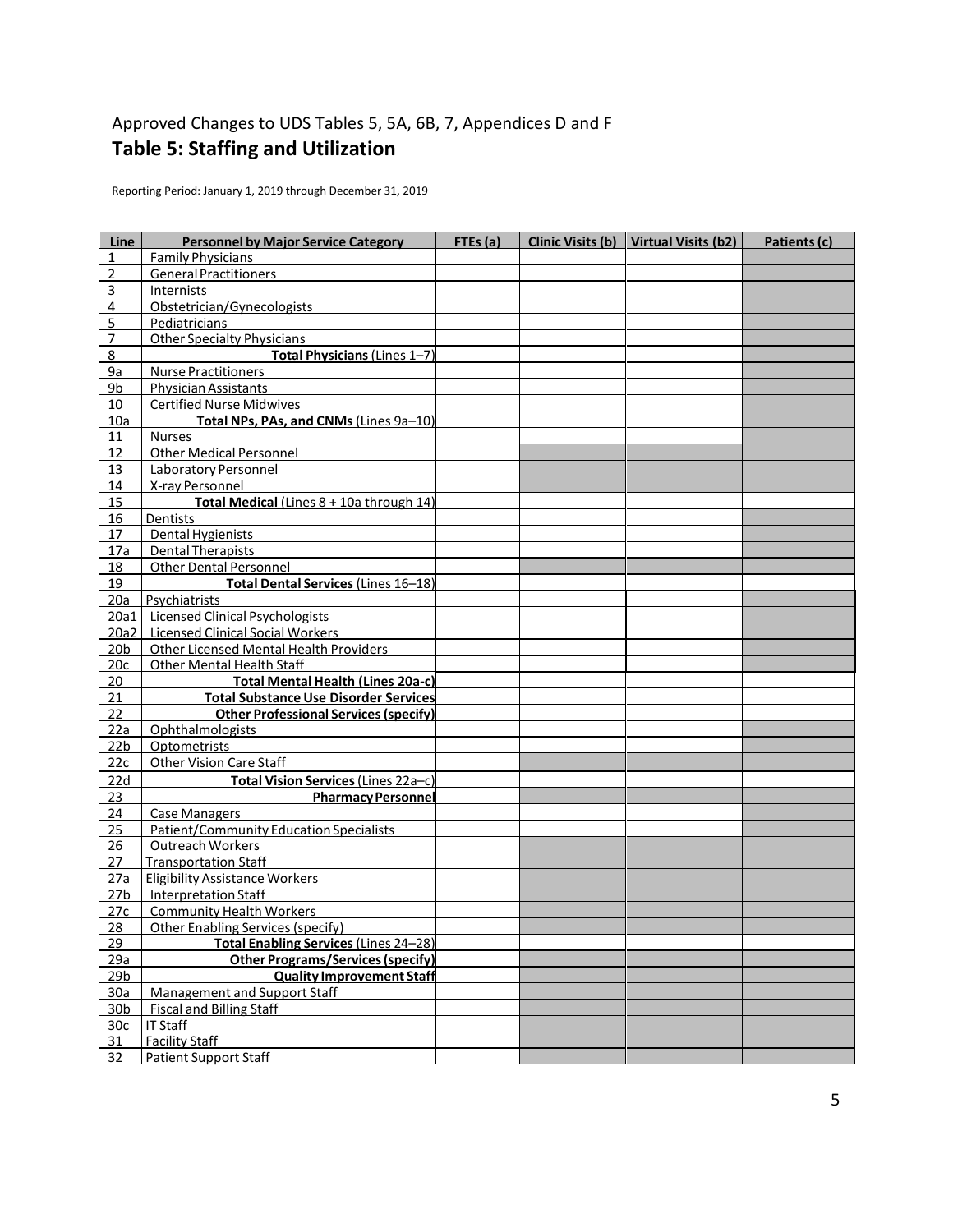| 33 | Total Facility and Non-Clinical Support Staff |  |  |
|----|-----------------------------------------------|--|--|
| 34 | <b>Grand Total</b>                            |  |  |
|    | (Lines 15+19+20+21+22+22d+23+29+29a+29b+33)   |  |  |

| <b>Selected Service Detail</b> |                                       |                |                   |                            |              |  |
|--------------------------------|---------------------------------------|----------------|-------------------|----------------------------|--------------|--|
|                                | <b>Mental Health Service Detail</b>   | Personnel (a1) | Clinic Visits (b) | Virtual Visits (b2)        | Patients (c) |  |
| 20a01                          | Physicians (other than psychiatrists) |                |                   |                            |              |  |
| 20a02                          | <b>Nurse Practitioners</b>            |                |                   |                            |              |  |
| 20a03                          | <b>Physician Assistants</b>           |                |                   |                            |              |  |
| 20a04                          | <b>Clinical Nurse Midwives</b>        |                |                   |                            |              |  |
| 20a05                          | <b>Clinical Nurse Specialists</b>     |                |                   |                            |              |  |
|                                | <b>Substance Use Disorder Detail</b>  | Personnel (a1) | Clinic Visits (b) | <b>Virtual Visits (b2)</b> | Patients (c) |  |
| 21a                            | Psychiatrists                         |                |                   |                            |              |  |
| 21 <sub>b</sub>                | Physicians (other than psychiatrists) |                |                   |                            |              |  |
| 21c                            | <b>Nurse Practitioners</b>            |                |                   |                            |              |  |
| 21d                            | <b>Physician Assistants</b>           |                |                   |                            |              |  |
| 21e                            | <b>Clinical Nurse Midwives</b>        |                |                   |                            |              |  |
| 21f                            | <b>Clinical Nurse Specialists</b>     |                |                   |                            |              |  |
| 21g                            | Licensed Clinical Psychologists       |                |                   |                            |              |  |
| 21h                            | Licensed Clinical Social Worker       |                |                   |                            |              |  |

## **Table 6B: Quality of Care Measures**

Reporting Period: January 1, 2019 through December 31, 2019

| Prenatal Care Provided by Referral Only (Check if Yes) |
|--------------------------------------------------------|
|--------------------------------------------------------|

### **Section A - Age Categories for Prenatal Care Patients:**

#### **Demographic Characteristics of Prenatal Care Patients**

| Line | Age                            | <b>Number of Patients (a)</b> |
|------|--------------------------------|-------------------------------|
|      | Less than 15 years             |                               |
|      | Ages 15-19                     |                               |
|      | Ages 20-24                     |                               |
| 4    | Ages 25-44                     |                               |
|      | Ages 45 and over               |                               |
|      | Total Patients (Sum lines 1-5) |                               |

## **Section B - Early Entry into Prenatal Care**

| Line | <b>Early Entry into Prenatal Care</b> | <b>Women Having First Visit</b><br>with Health Center (a) | <b>Women Having First Visit</b><br>with Another Provider (b) |
|------|---------------------------------------|-----------------------------------------------------------|--------------------------------------------------------------|
|      | <b>First Trimester</b>                |                                                           |                                                              |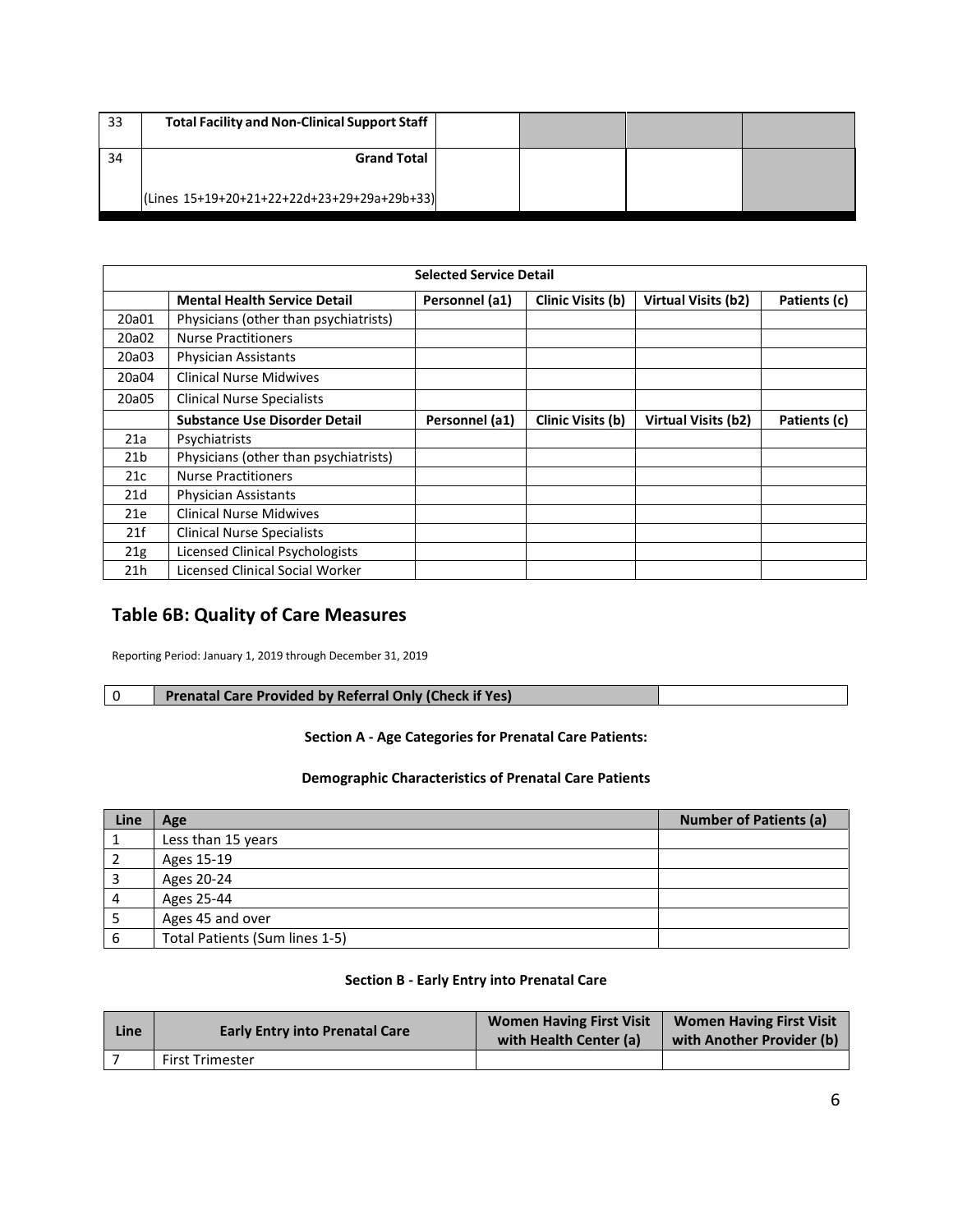| Line | <b>Early Entry into Prenatal Care</b> | <b>Women Having First Visit</b><br>with Health Center (a) | <b>Women Having First Visit</b><br>with Another Provider (b) |
|------|---------------------------------------|-----------------------------------------------------------|--------------------------------------------------------------|
|      | <b>Second Trimester</b>               |                                                           |                                                              |
|      | <b>Third Trimester</b>                |                                                           |                                                              |

#### **Section C - Childhood Immunization Status**

| Line | <b>Childhood Immunization Status</b>                                                                                     | <b>Total Patients with</b><br>2nd Birthday<br>(a) | <b>Number Charts</b><br>Sampled<br>or EHR total<br>(b) | <b>Number of Patients</b><br><b>Immunized</b><br>(c) |
|------|--------------------------------------------------------------------------------------------------------------------------|---------------------------------------------------|--------------------------------------------------------|------------------------------------------------------|
| 10   | MEASURE: Percentage of children 2<br>years of age who have received age<br>appropriate vaccines by their 2nd<br>birthday |                                                   |                                                        |                                                      |

## **Section D - Cervical Cancer Screening**

| Line | <b>Cervical Cancer Screening</b>                                                                      | <b>Total Female</b><br><b>Patients Aged</b><br>23 through 64 Years<br>(a) | <b>Number Charts</b><br><b>Sampled or EHR</b><br>total<br>(b) | <b>Number of Patients</b><br><b>Tested</b><br>(c) |
|------|-------------------------------------------------------------------------------------------------------|---------------------------------------------------------------------------|---------------------------------------------------------------|---------------------------------------------------|
| 11   | MEASURE: Percentage of women<br>23-64 years of age, who received<br>were screened for cervical cancer |                                                                           |                                                               |                                                   |

#### **Section E - Weight Assessment and Counseling for Nutrition and Physical Activity for Children and Adolescents**

| Line | <b>Weight Assessment and Counseling</b>                                                                                                            | <b>Total Patients Aged</b> | <b>Number Charts</b>  | <b>Number of Patients</b> |
|------|----------------------------------------------------------------------------------------------------------------------------------------------------|----------------------------|-----------------------|---------------------------|
|      | for Nutrition and Physical Activity                                                                                                                | 3 through 17               | <b>Sampled or EHR</b> | with Counseling and       |
|      | for Children and Adolescents                                                                                                                       | (a)                        | Total (b)             | <b>BMI Documented (c)</b> |
| 12   | MEASURE: Percentage of patients 3-<br>17 years of age with a BMI<br>percentile, and counseling on<br>nutrition and physical activity<br>documented |                            |                       |                           |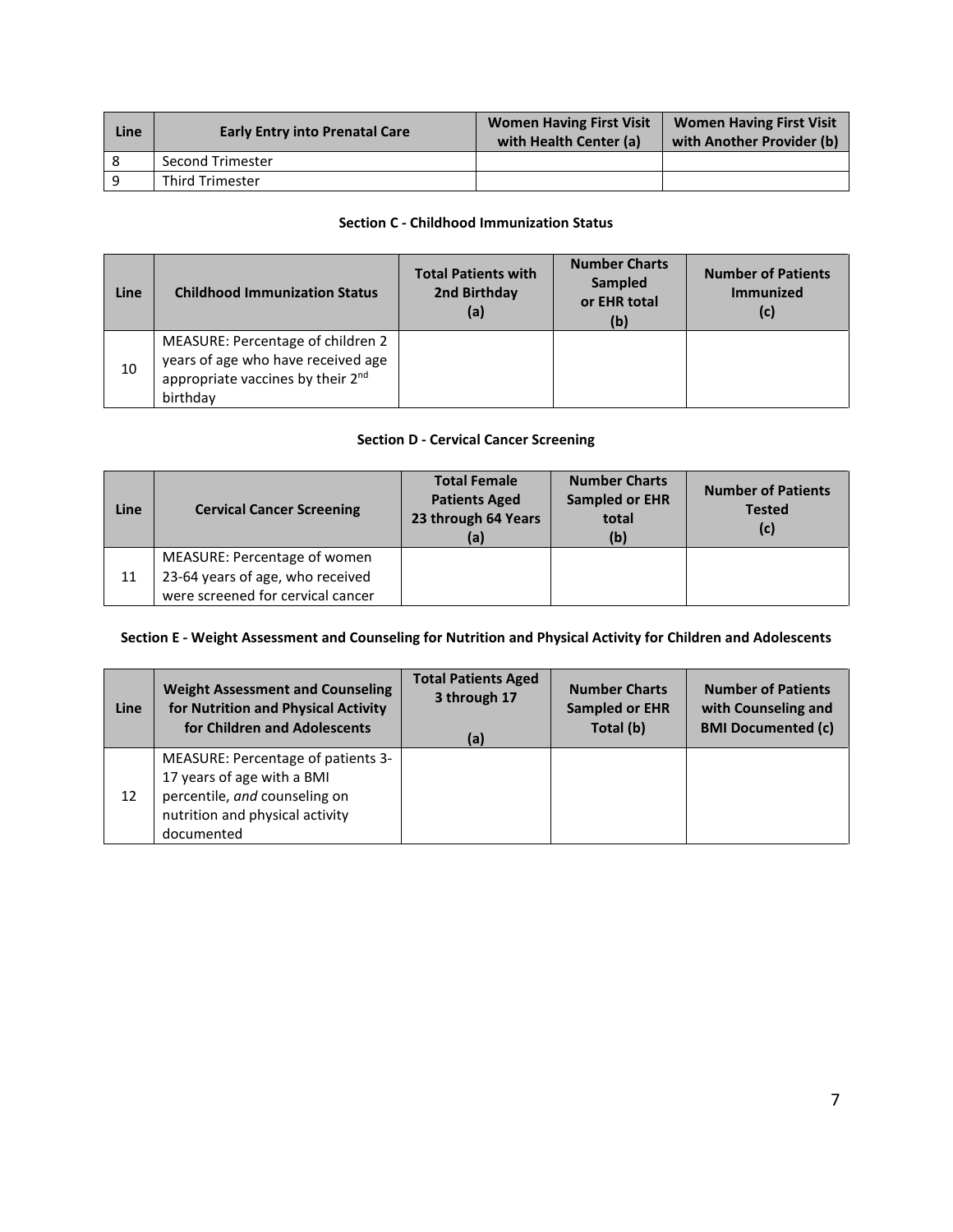## **Section F – Preventive Care and Screening: Body Mass Index (BMI) Screening and Follow-Up Plan**

| <b>Line</b> | <b>Preventive Care and Screening:</b><br><b>Body Mass Index (BMI) Screening</b><br>and Follow-Up Plan                                                               | <b>Total Patients Aged</b><br>18 and Older (a) | <b>Number Charts</b><br><b>Sampled or EHR</b><br>Total (b) | <b>Number of Patients</b><br>with BMI Charted and<br><b>Follow-Up Plan</b><br>Documented as<br>Appropriate (c) |
|-------------|---------------------------------------------------------------------------------------------------------------------------------------------------------------------|------------------------------------------------|------------------------------------------------------------|----------------------------------------------------------------------------------------------------------------|
| 13          | MEASURE: Percentage of patients<br>18 years of age and older with (1)<br>BMI documented and (2) follow-up<br>plan documented if BMI is outside<br>normal parameters |                                                |                                                            |                                                                                                                |

## **Section G – Preventive Care and Screening: Tobacco Use: Screening and Cessation Intervention**

| <b>Line</b> | <b>Preventive Care and Screening:</b><br><b>Tobacco Use: Screening and</b><br><b>Cessation Intervention</b>                                                                                                                              | <b>Total Patients Aged</b><br>18 and Older<br>(a) | <b>Number Charts</b><br><b>Sampled or EHR</b><br>total<br>(b) | <b>Number of Patients</b><br><b>Assessed for Tobacco</b><br>Use and Provided<br>Intervention if a<br><b>Tobacco User</b><br>(c) |
|-------------|------------------------------------------------------------------------------------------------------------------------------------------------------------------------------------------------------------------------------------------|---------------------------------------------------|---------------------------------------------------------------|---------------------------------------------------------------------------------------------------------------------------------|
| 14          | MEASURE: Percentage of patients<br>aged 18 years and older who (1)<br>were screened for tobacco use one<br>or more times within 24 months<br>and if identified to be a tobacco<br>user (2) received cessation<br>counseling intervention |                                                   |                                                               |                                                                                                                                 |

## **Section H - Use of Appropriate Medications for Asthma**

| Line | Use of Appropriate Medications for<br>Asthma                                                                                                           | <b>Total Patients Aged</b><br>5 through 64 with<br><b>Persistent Asthma</b><br>(a) | <b>Number Charts</b><br><b>Sampled or EHR</b><br><b>Total</b><br>(b) | <b>Number of Patients</b><br>with Acceptable Plan<br>(c) |
|------|--------------------------------------------------------------------------------------------------------------------------------------------------------|------------------------------------------------------------------------------------|----------------------------------------------------------------------|----------------------------------------------------------|
| 16   | MEASURE: Percentage of patients 5<br>through 64 years of age identified<br>as having persistent asthma and<br>were appropriately ordered<br>medication |                                                                                    |                                                                      |                                                          |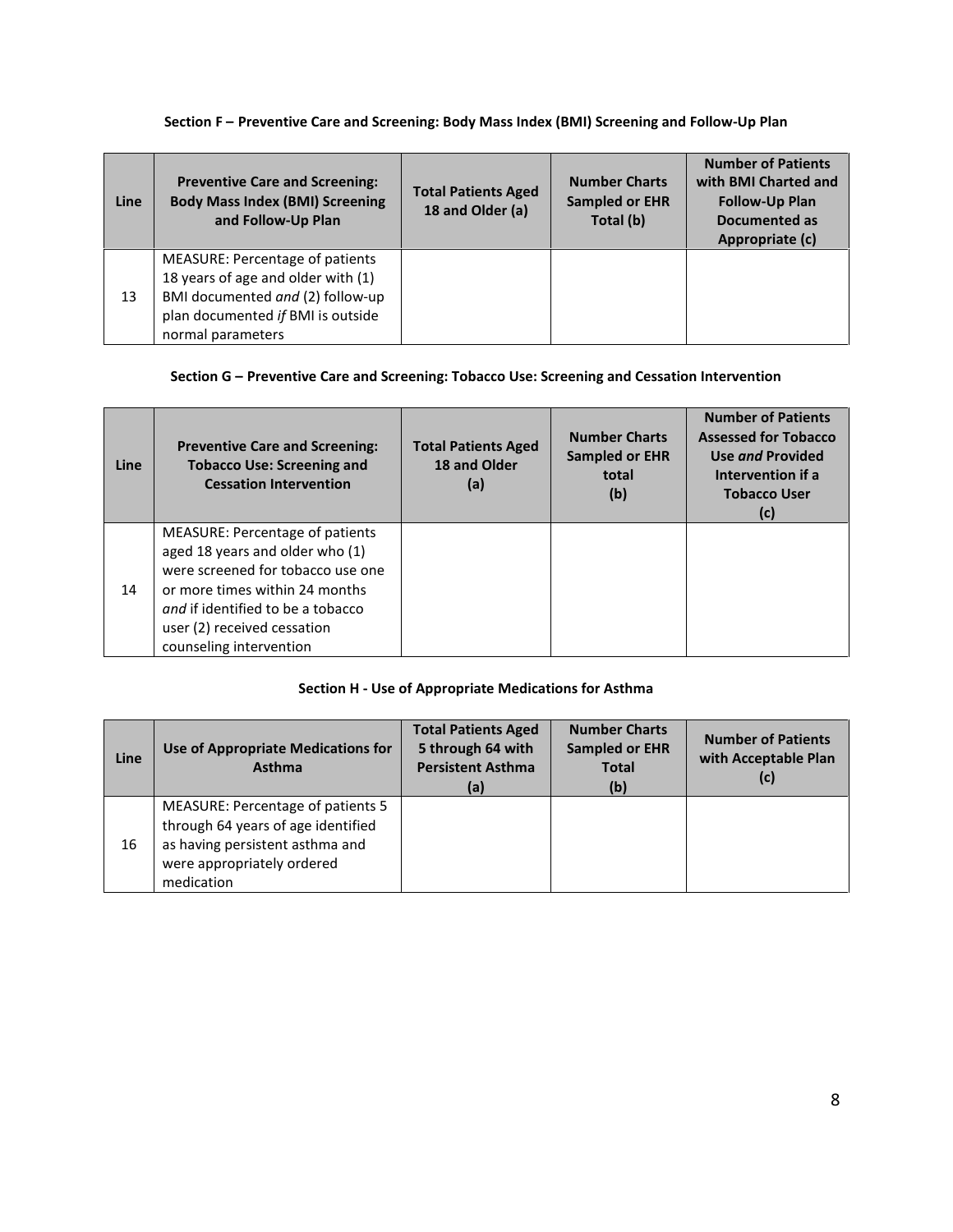#### **Section I - Statin Therapy for the Prevention and Treatment of Cardiovascular Disease**

| Line | <b>Statin Therapy for the</b><br><b>Prevention and Treatment of</b><br><b>Cardiovascular Disease</b>                                                                  | <b>Total Patients Aged</b><br>21 and Older at Risk<br>of Cardiovascular<br><b>Events</b><br>(a) | <b>Number Charts</b><br><b>Sampled or EHR</b><br><b>Total</b><br>(b) | Number of<br><b>Patients</b><br>Prescribed, or on<br><b>Statin Therapy</b><br>(c) |
|------|-----------------------------------------------------------------------------------------------------------------------------------------------------------------------|-------------------------------------------------------------------------------------------------|----------------------------------------------------------------------|-----------------------------------------------------------------------------------|
| 17   | MEASURE: Percentage of patients<br>21 years of age and older at high<br>risk of cardiovascular events-who<br>were prescribed or were actively<br>using statin therapy |                                                                                                 |                                                                      |                                                                                   |

## **Section J - Ischemic Vascular Disease (IVD): Use of Aspirin or Another Antiplatelet**

| Line | <b>Ischemic Vascular Disease (IVD):</b><br>Use of Aspirin or Another<br>Antiplatelet                                                                              | <b>Total Patients Aged</b><br>18 and Older with<br><b>IVD Diagnosis or</b><br>AMI, CABG, or PCI<br>Procedure<br>(a) | <b>Charts Sampled or</b><br><b>EHR Total</b><br>(b) | <b>Number of Patients</b><br><b>With Documentation</b><br>of Use of Aspirin or<br><b>Other Antiplatelet</b><br><b>Therapy</b><br>(c) |
|------|-------------------------------------------------------------------------------------------------------------------------------------------------------------------|---------------------------------------------------------------------------------------------------------------------|-----------------------------------------------------|--------------------------------------------------------------------------------------------------------------------------------------|
| 18   | MEASURE: Percentage of patients<br>18 years of age and older with a<br>diagnosis of IVD or AMI, CABG, or<br>PCI procedure with aspirin or<br>another antiplatelet |                                                                                                                     |                                                     |                                                                                                                                      |

## **Section K - Colorectal Cancer Screening**

| Line | <b>Colorectal Cancer Screening</b>                                                                                      | <b>Total Patients Aged</b><br>50 through 75<br>(a) | <b>Charts Sampled or</b><br><b>EHR Total</b><br>(b) | <b>Number of Patients</b><br><b>With Appropriate</b><br><b>Screening For</b><br><b>Colorectal Cancer</b><br>(c) |
|------|-------------------------------------------------------------------------------------------------------------------------|----------------------------------------------------|-----------------------------------------------------|-----------------------------------------------------------------------------------------------------------------|
| 19   | MEASURE: Percentage of patients<br>50 through 75 years of age who had<br>appropriate screening for colorectal<br>cancer |                                                    |                                                     |                                                                                                                 |

## **Section L - HIV Linkage to Care**

| Line | <b>HIV Linkage to Care</b> | <b>Total Patients First</b><br>Diagnosed with HIV<br>(a) | <b>Charts Sampled or</b><br><b>EHR Total</b><br>(b) | <b>Number of Patients</b><br>Seen Within 90 Days<br>of First Diagnosis of<br><b>HIV</b> |
|------|----------------------------|----------------------------------------------------------|-----------------------------------------------------|-----------------------------------------------------------------------------------------|
|      |                            |                                                          |                                                     |                                                                                         |
|      |                            |                                                          |                                                     | (c)                                                                                     |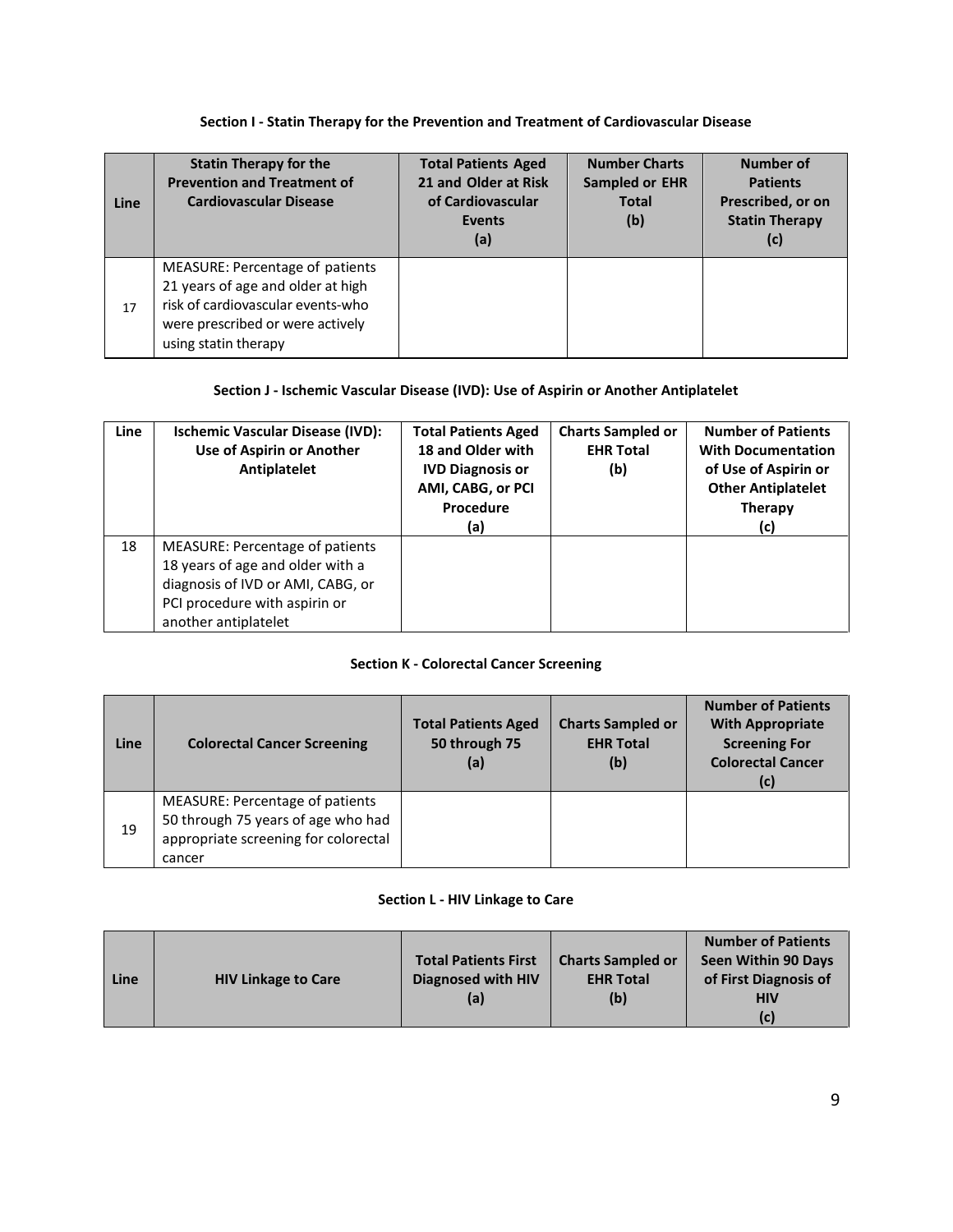| Line | <b>HIV Linkage to Care</b>                                                                                                                                                                                                                                                                      | <b>Total Patients First</b><br><b>Diagnosed with HIV</b><br>(a) | <b>Charts Sampled or</b><br><b>EHR Total</b><br>(b) | <b>Number of Patients</b><br><b>Seen Within 90 Days</b><br>of First Diagnosis of<br><b>HIV</b><br>(c) |
|------|-------------------------------------------------------------------------------------------------------------------------------------------------------------------------------------------------------------------------------------------------------------------------------------------------|-----------------------------------------------------------------|-----------------------------------------------------|-------------------------------------------------------------------------------------------------------|
| 20   | <b>MEASURE: Percentage of patients</b><br>whose first ever HIV diagnosis was<br>made by health center staff<br>between October 1, of the prior<br>year and September 30, of the<br>measurement year and who were<br>seen for follow-up treatment within<br>90 days of that first ever diagnosis |                                                                 |                                                     |                                                                                                       |

## **Section M – Preventive Care and Screening: Screening for Depression and Follow-Up Plan**

| Line | <b>Preventive Care and Screening:</b><br><b>Screening for Depression and</b><br><b>Follow-Up Plan</b>                                                                                                                                              | <b>Total Patients Aged</b><br>12 and Older<br>(a) | <b>Charts Sampled or</b><br><b>EHR Total</b><br>(b) | <b>Number of patients</b><br>Screened for<br><b>Depression and</b><br><b>Follow-Up Plan</b><br>Documented as<br>Appropriate<br>(c) |
|------|----------------------------------------------------------------------------------------------------------------------------------------------------------------------------------------------------------------------------------------------------|---------------------------------------------------|-----------------------------------------------------|------------------------------------------------------------------------------------------------------------------------------------|
| 21   | <b>MEASURE: Percentage of patients</b><br>12 years and older who were (1)<br>screened for depression with an age<br>appropriate standardized<br>depression screening tool, and if<br>screening was positive (2) had a<br>follow-up plan documented |                                                   |                                                     |                                                                                                                                    |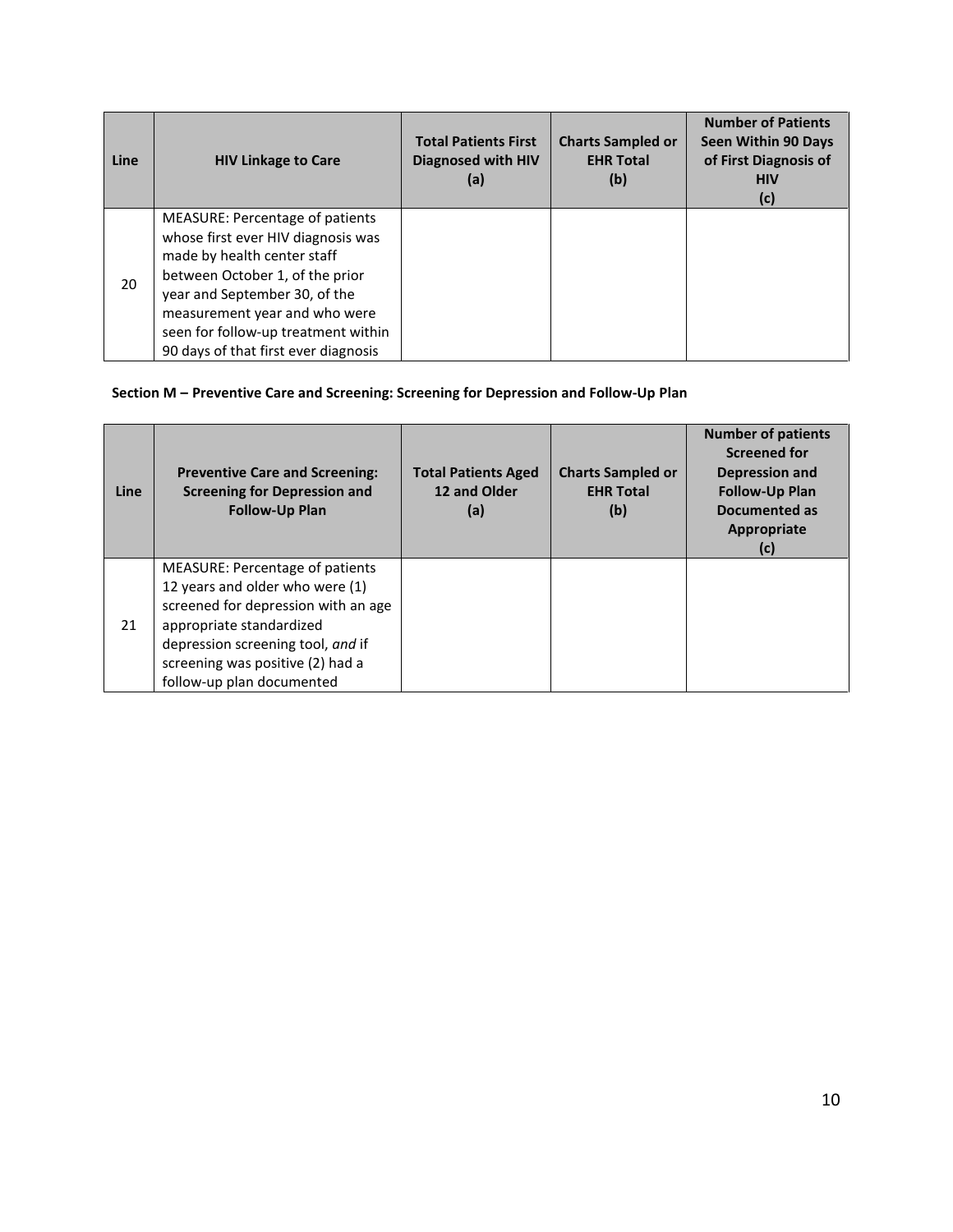| Line | <b>Dental Sealants for Children</b><br>Between 6 - 9 years                                                                                              | <b>Total Patients Aged</b><br>6 through 9 at<br><b>Moderate to High</b><br><b>Risk for Caries</b><br>(a) | <b>Charts Sampled or</b><br><b>EHR Total</b><br>(b) | <b>Number of patients</b><br>with Sealants to First<br><b>Molars</b><br>(c) |
|------|---------------------------------------------------------------------------------------------------------------------------------------------------------|----------------------------------------------------------------------------------------------------------|-----------------------------------------------------|-----------------------------------------------------------------------------|
| 22   | MEASURE: Percentage of children 6<br>through 9 years of age, at moderate<br>to high risk of caries who received a<br>sealant on a first permanent molar |                                                                                                          |                                                     |                                                                             |

#### **Section N – Dental Sealants for Children aged 6 - 9 years**

## **Appendix D: Health Center Electronic Health Record (EHR) Capabilities and Quality Recognition**

## **Instructions**

The health IT capabilities form includes a series of questions on health IT capabilities, including EHR interoperability. The health IT form must be completed and submitted as part of the UDS submission. The first part includes questions about the health center's implementation of an EHR, certification of systems, and how widely adopted the system is throughout the health center and its providers.

## **Questions**

The following questions appear in the EHB. Complete them before you file the UDS Report. Instructions for the health IT questions are on screen in EHB as you complete the form. Respond to each question based on your health center *status as of December 31*.

- 1. Does your center currently have an Electronic Health Record (EHR) system installed and in use?
	- a. Yes, at all sites and for all providers
	- b. Yes, but only at some sites or for some providers

If it has been installed, indicate if it was being used by December 31, by:

- a) **Installed at all sites and used by all providers**: For the purposes of this response, "providers" mean all medical providers, including physicians, nurse practitioners, physician assistants, and certified nurse midwives. Although some or all of the dental, mental health, or other providers may also be using the system, as may medical support staff, this is not required to choose response a. For the purposes of this response, "all sites" means all permanent sites where medical providers serve health center medical patients and does not include administrative-only locations, hospitals or nursing homes, mobile vans, or sites used on a seasonal or temporary basis. You may check this option even if a few, newly hired, untrained employees are the only ones not using the system.
- b) **Installed at some sites or used by some providers:** Select option b if one or more permanent sites did not have the EHR installed, or in use (even if this is planned), or if one or more medical providers (as defined above) do not yet use the system. When determining if all providers have access to the system, the health center should also consider part-time and locum providers who serve clinic patients. Do not select this option if the only medical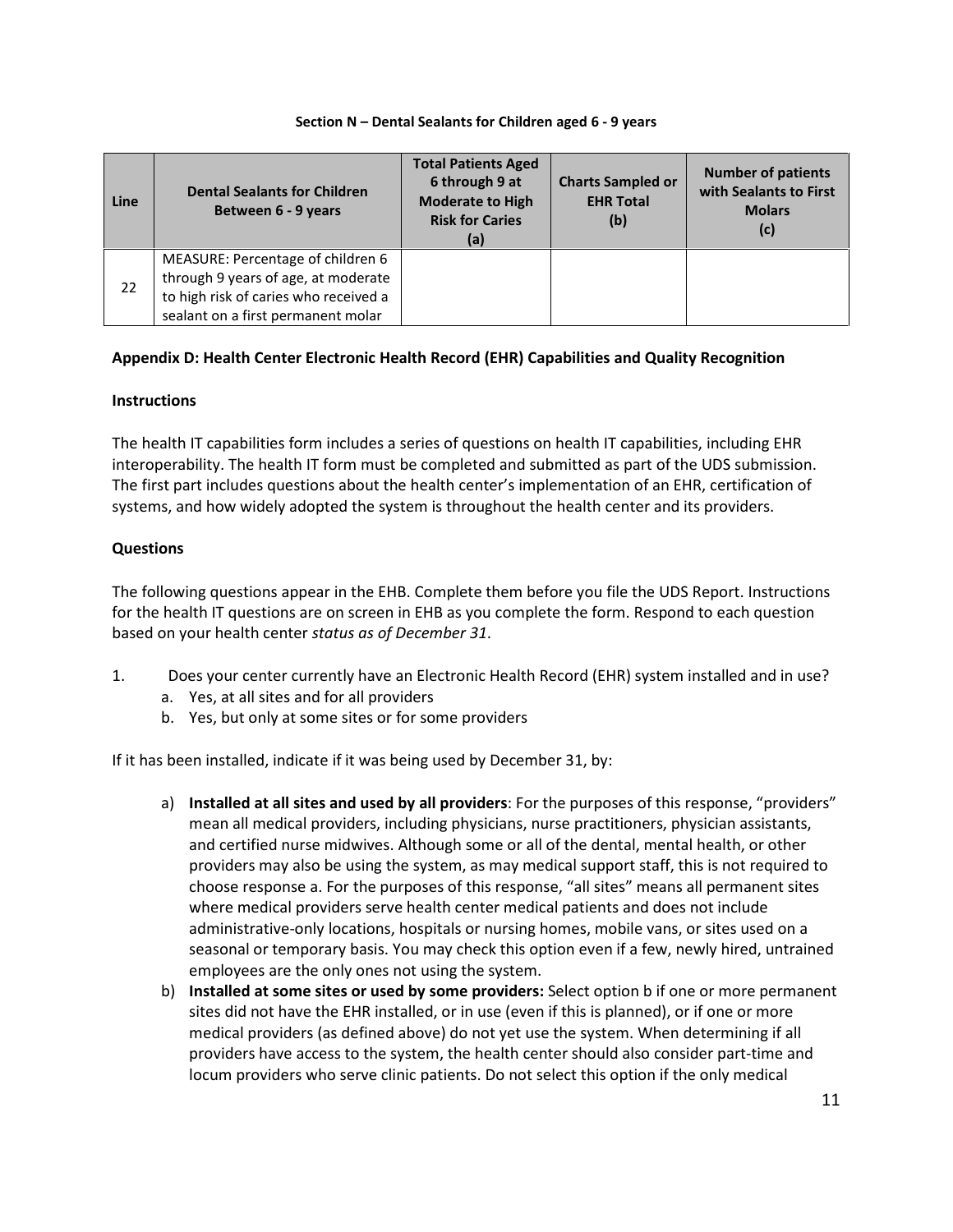providers who did not have access were those who were newly hired and still being trained on the system.

c. No

Select "no" if no EHR was in use on December 31, even if you had the system installed and training had started.

This question seeks to determine whether the health center installed an EHR by December 31 and, if so, which product is in use, how broad is access to the system, and what features are available and in use. Do not include practice management systems (PMS) or other billing systems even though they can often produce much of the UDS data. If the health center purchased an EHR, but has not yet placed it into use, answer "no."

If a system is in use (i.e., if a or b has been selected above), indicate it has been tested by an Office of the National Coordinator for Health Information Technology-Accredited Testing Laboratory (ONC-ATL) and certified by an ONC-Authorized Certification Body (ONC-ACB) to meet criteria adopted by HHS.

1a. Is your system certified under the ONC for Health IT Certification Program?

- a. Yes
- b. No

Health centers are to indicate in the blanks the vendor, product name, version number, and ONCcertified health IT product list number. If you have more than one EHR (if, for example, you acquired another practice with its own EHR), report the EHR that will be the successor system.

Vendor Product Name Version Number ONC-Certified Health IT Product List Number

- 2. Does your center send prescriptions to the pharmacy electronically? (Do not include faxing.)
	- a. Yes
	- b. No
	- c. Not sure
- 3. Does your center use computerized, clinical decision support such as alerts for drug allergies, checks for drug-drug interactions, reminders for preventive screening tests, or other similar functions?
	- a. Yes
	- b. No
	- c. Not sure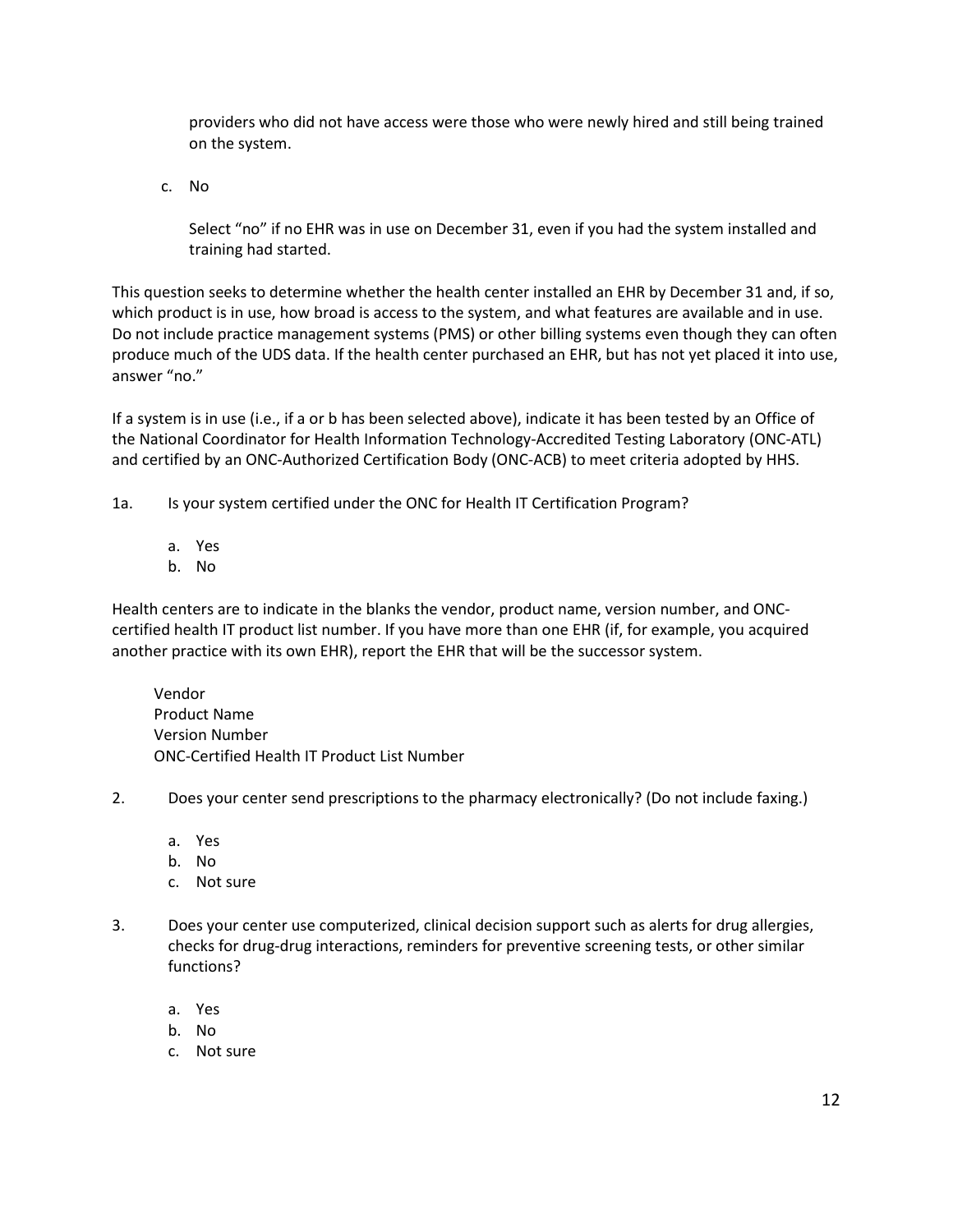- 4. Which of the following key providers/ health care settings does your center electronically exchange clinical information with? (Select all that apply)
	- Hospitals/ Emergency Rooms
	- Specialty Clinicians
	- Other Primary Care Providers
	- None of the Above
	- Other (please describe)
- 5. Does your center engage patients through health IT in any of the following ways? (Select all that apply)
	- Patient Portals
	- Kiosks
	- Secure Messaging
	- Other (please describe)
	- No, we do not engage patients using health IT

#### **6. THIS QUESTION WILL BE REMOVED**

## **7. THIS QUESTION WILL REMAIN THE SAME (SEE BELOW)**

How do you collect data for UDS clinical reporting (Tables 6B and 7)?

a. We use the EHR to extract automated reports

- b. We use the EHR but only to access individual patient charts
- c. We use the EHR in combination with another data analytic system
- d. We do not use the EHR

## **8. THIS QUESTION WILL BE REMOVED**

## **9. THIS QUESTION WILL BE REMOVED**

- 10. How does your health center utilize health IT and EHR data beyond direct patient care? (Select all that apply)
	- Quality Improvement
	- Population Health Management
	- Program Evaluation
	- Research
	- Other (please describe)
	- No, we do not utilize health IT or EHR data beyond direct patient care
- 11. Does your health center collect data on individual patients' social risk factors, outside of the data reportable in the UDS?
	- 1. Yes
	- 2. No, but in planning stages to collect this information
	- 3. No, not planning to collect this information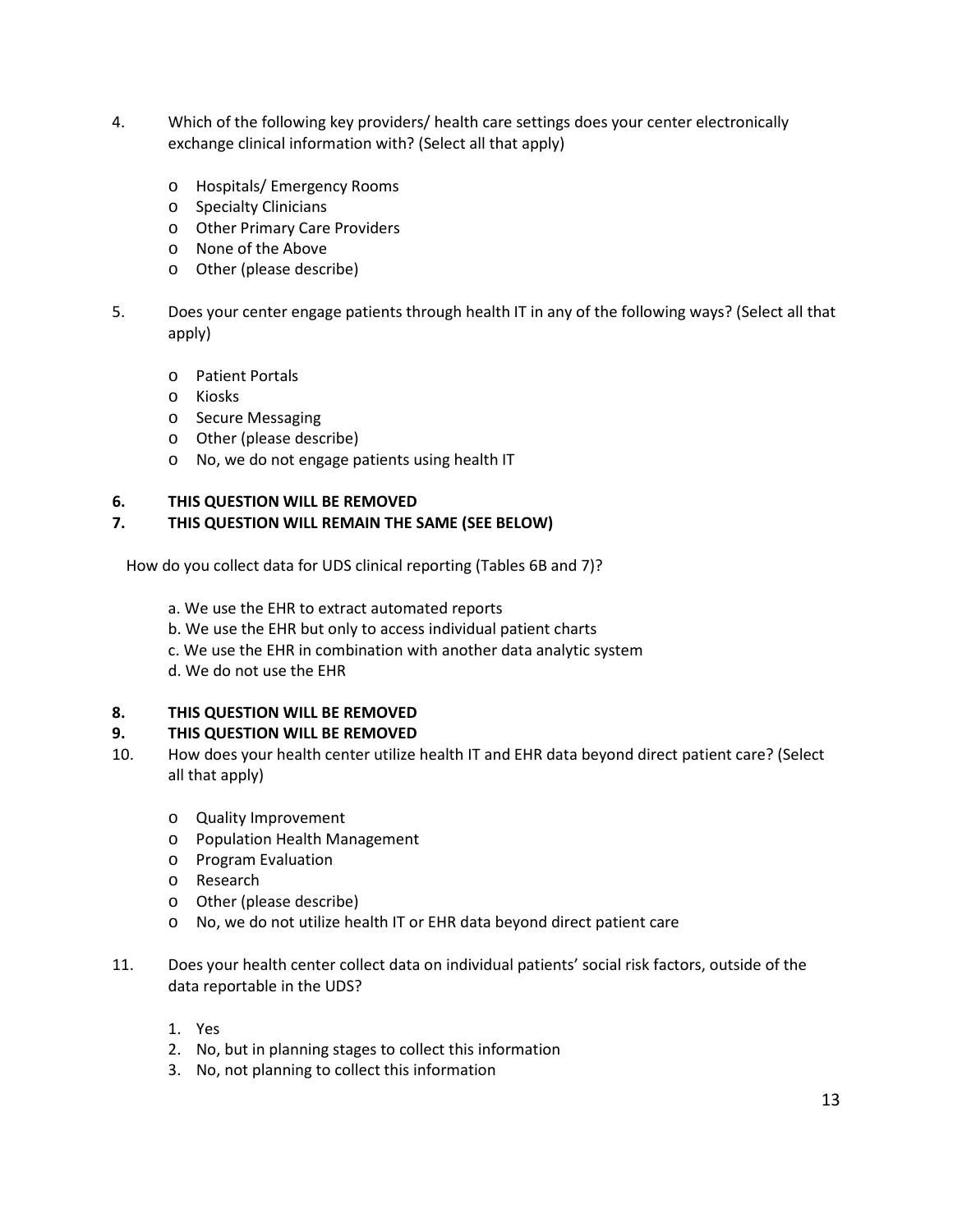- 12. Which standardized screener(s) for social risk factors, if any, do you use? (Select all that apply)
	- Accountable Health Communities Screening Tools
	- Upstream Risks Screening Tool and Guide
	- iHELP
	- Recommended Social and Behavioral Domains for EHRs
	- Protocol for Responding to and Assessing Patients' Assets, Risks, and Experiences (PRAPARE)
	- Well Child Care, Evaluation, Community Resources, Advocacy Referral, Education (WE CARE)
	- WellRx
	- Other: \_\_\_\_\_\_\_\_\_\_\_\_\_\_\_\_\_\_\_\_\_\_\_\_\_\_\_\_\_\_\_\_\_\_\_\_\_\_\_\_\_\_\_\_\_\_\_\_\_\_\_\_\_\_\_\_\_\_\_\_\_\_\_
	- Do not use a standardized screener

#### **APPENDIX F: Workforce**

#### **Instructions**

It is important to understand the current state of health center workforce training and different staffing models to better support recruitment and retention of health center professionals. Appendix F includes a series of questions on health center workforce.

## **Questions**

Respond to each question based on your health center's status as of December 31.

- 1. Does your health center provide health professional education<sup>1</sup>/training?
	- a. Yes
	- b. No
- 2. If yes, which category best describes your health center's role in the health professional education/training process?
	- a. Sponsor<sup>2</sup>
	- b. Training Site Partner<sup>3</sup>
	- c. Other
- 3. Please indicate the range of health professional education/training offered at your health center and how many individuals you have trained in each category within the last year.

|                              | Pre-Graduate/Certificate | <b>Post Graduate Training</b> |
|------------------------------|--------------------------|-------------------------------|
| <b>Medical</b>               |                          |                               |
| Physicians                   |                          |                               |
| <b>Family Physicians</b>     |                          |                               |
| <b>General Practitioners</b> |                          |                               |
| Internists                   |                          |                               |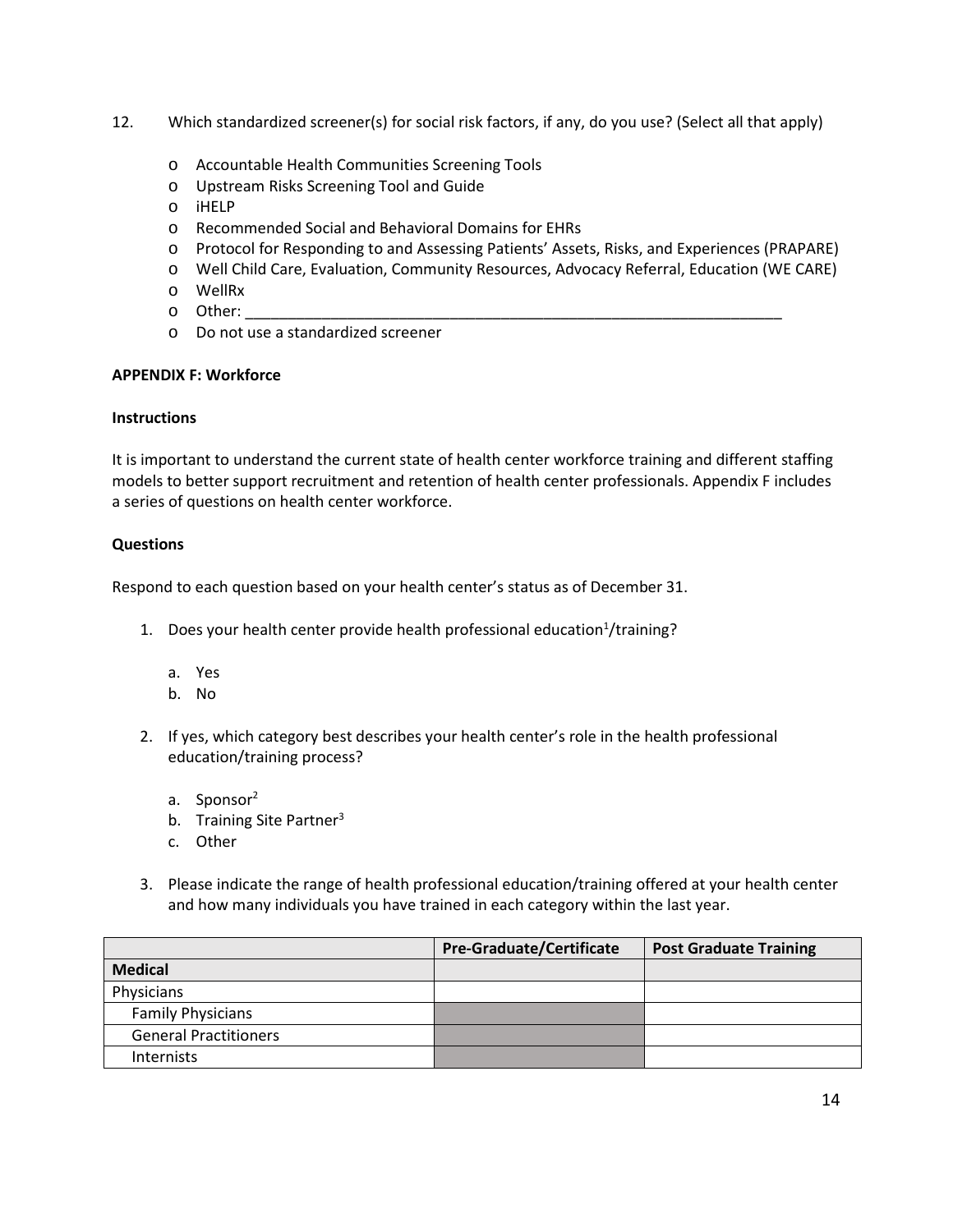| Obstetrician/Gynecologists                  |  |
|---------------------------------------------|--|
| Pediatricians                               |  |
| <b>Other Specialty Physicians</b>           |  |
| <b>Medical Assistants</b>                   |  |
| <b>Physician Assistants</b>                 |  |
| <b>Nurse Practitioners</b>                  |  |
| <b>Certified Nurse Midwives</b>             |  |
| <b>Registered Nurses</b>                    |  |
| Licensed Practical Nurses/Vocational Nurses |  |
| <b>Dental</b>                               |  |
| <b>Dentists</b>                             |  |
| <b>Dental Therapists</b>                    |  |
| Dental Hygienist                            |  |
| <b>Vision</b>                               |  |
| Ophthalmologists                            |  |
| Optometrists                                |  |
| <b>Mental Health</b>                        |  |
| Psychiatrists                               |  |
| <b>Clinical Psychologists</b>               |  |
| <b>Clinical Social Workers</b>              |  |
| <b>Professional Counselors</b>              |  |
| Marriage and Family Therapists              |  |
| <b>Psychiatric Nurse Specialists</b>        |  |
| <b>Mental Health Nurse Practitioners</b>    |  |
| Mental Health Physician Assistants          |  |
| Substance Use Disorder Personnel            |  |
| <b>Other Professionals</b>                  |  |
| Chiropractors                               |  |
| Dietitians/ Nutritionists                   |  |
| Pharmacists                                 |  |
| Other (Specify)                             |  |

- 4. Provide the number of health center staff serving as preceptors at your health center \_\_\_
- 5. Provide the number of health center staff (non-preceptors) supporting health center training programs \_\_\_
- 6. How often does your health center implement satisfaction surveys for providers?
	- a. Monthly
	- b. Quarterly
	- c. Annually
	- d. We do not currently conduct provider satisfaction surveys
	- e. Other, please specify
- 7. How often does your health center implement satisfaction surveys for general staff?